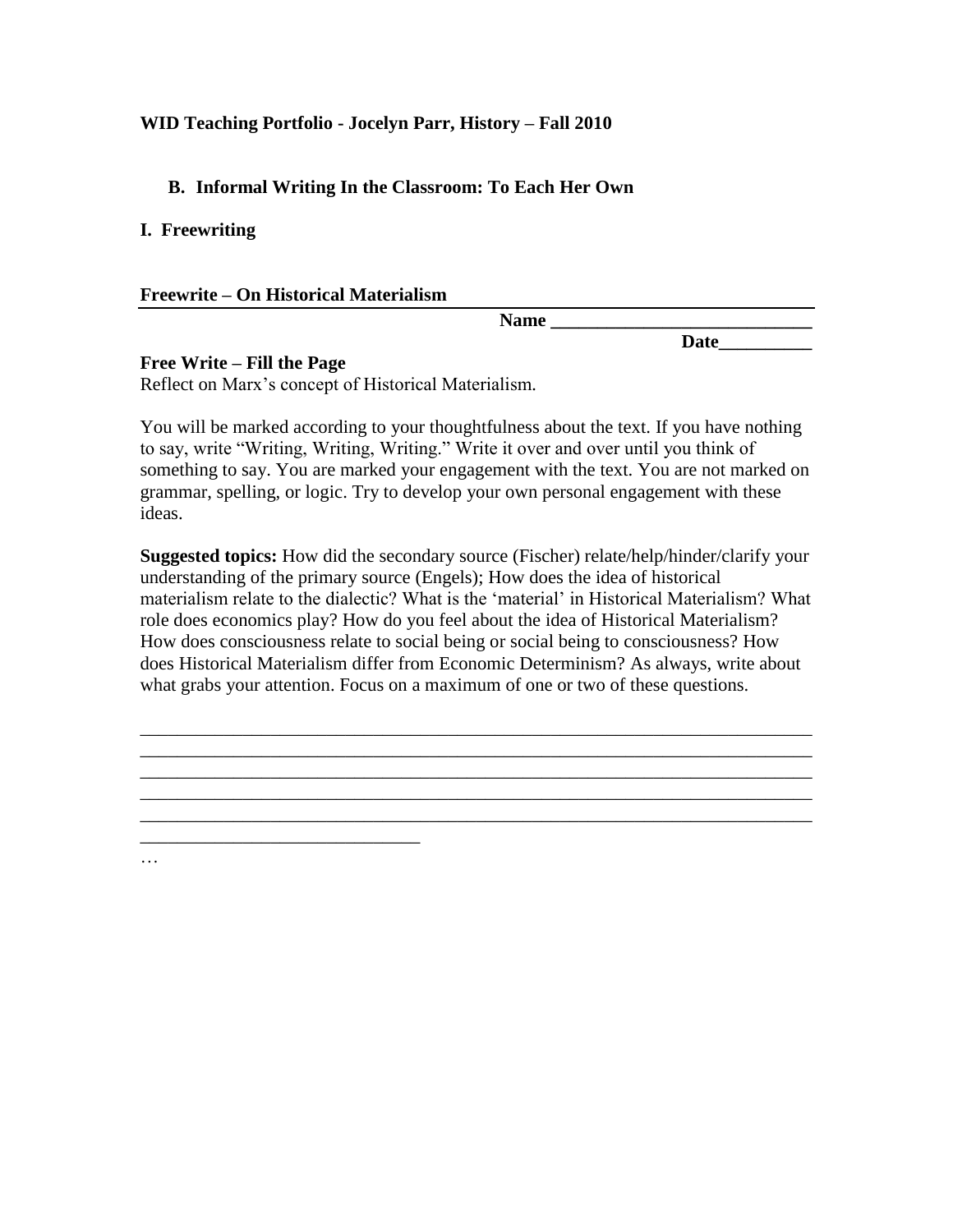**Freewrite # 6 Freud**

| <b>WESTERN CIVILIZATION</b> |
|-----------------------------|
|-----------------------------|

| <b>Name</b>     |      |  |
|-----------------|------|--|
|                 | Date |  |
| <b>Content:</b> |      |  |

#### **Free Write – Fill the Page**

Use the space below to reflect on Freud"s *The Interpretation of Dreams.* You will be marked according to your thoughtfulness about the text. If you have nothing to say, write "Thinking, Thinking, Thinking." Write it over and over until you think of something to say. You are marked your engagement with the text, not on grammar, spelling, or logic. Topics you may consider:

- 1. How might enlightenment thinkers, who favoured reason, have responded to Freud?
- 2. What does Freud think forms the foundation of human behavior?
- 3. What do you think about Freud"s argument? Is it compelling? Why or why not? *\_\_\_\_\_\_\_\_\_\_\_\_\_\_\_\_\_\_\_\_\_\_\_\_\_\_\_\_\_\_\_\_\_\_\_\_\_\_\_\_\_\_\_\_\_\_\_\_\_\_\_\_\_\_\_\_\_\_\_\_\_\_\_\_\_\_\_\_\_\_\_\_*

*\_\_\_\_\_\_\_\_\_\_\_\_\_\_\_\_\_\_\_\_\_\_\_\_\_\_\_\_\_\_\_\_\_\_\_\_\_\_\_\_\_\_\_\_\_\_\_\_\_\_\_\_\_\_\_\_\_\_\_\_\_\_\_\_\_\_\_\_\_\_\_\_*

….

### **ii. Paragraph Freewrites**

### **Paragraph Freewrite – On Alienation**

*\_\_\_\_\_\_\_\_\_\_\_\_\_\_\_\_\_\_\_\_\_\_\_\_\_\_\_\_\_\_\_\_\_\_\_\_\_\_\_*

| <b>IS ON MARX</b>                                                                       |       | <b>Name</b> |                                                                                      |
|-----------------------------------------------------------------------------------------|-------|-------------|--------------------------------------------------------------------------------------|
|                                                                                         |       |             | <b>Date</b>                                                                          |
| Content:                                                                                | $-13$ | Form:       | /5                                                                                   |
| Use the following page to reflect on Marx's concept of Alienation. You will be marked   |       |             |                                                                                      |
| according to your thoughtfulness about the text as well as the quality of your writing. |       |             |                                                                                      |
| Your paragraph must have a topic sentence, concluding sentence and at least one         |       |             |                                                                                      |
|                                                                                         |       |             | quotation taken from the text. The quotation must PROVE the argument you make in the |
| topic sentence. Additionally, you must explain the quotation, thus furthering your      |       |             |                                                                                      |
| argument (and making the quotation work for you). [SIE] You can use more than one       |       |             |                                                                                      |
| quote if that will strengthen your argument. Use short quotes where possible and cite   |       |             |                                                                                      |
| their origins [e.g. (Marx 43) or (Fischer 100)].                                        |       |             |                                                                                      |

*\_\_\_\_\_\_\_\_\_\_\_\_\_\_\_\_\_\_\_\_\_\_\_\_\_\_\_\_\_\_\_\_\_\_\_\_\_\_\_\_\_\_\_\_\_\_\_\_\_\_\_\_\_\_\_\_\_\_\_\_\_\_\_\_\_\_\_\_\_\_\_\_*

*\_\_\_\_\_\_\_\_\_\_\_\_\_\_\_\_\_\_\_\_\_\_\_\_\_\_\_\_\_\_\_\_\_\_\_\_\_\_\_\_\_\_\_\_\_\_\_\_\_\_\_\_\_\_\_\_\_\_\_\_\_\_\_\_\_\_\_\_\_\_\_\_ \_\_\_\_\_\_\_\_\_\_\_\_\_\_\_\_\_\_\_\_\_\_\_\_\_\_\_\_\_\_\_\_\_\_\_\_\_\_\_\_\_\_\_\_\_\_\_\_\_\_\_\_\_\_\_\_\_\_\_\_\_\_\_\_\_\_\_\_\_\_\_\_*

*\_\_\_\_\_\_\_\_\_\_\_\_\_\_\_\_\_\_...*